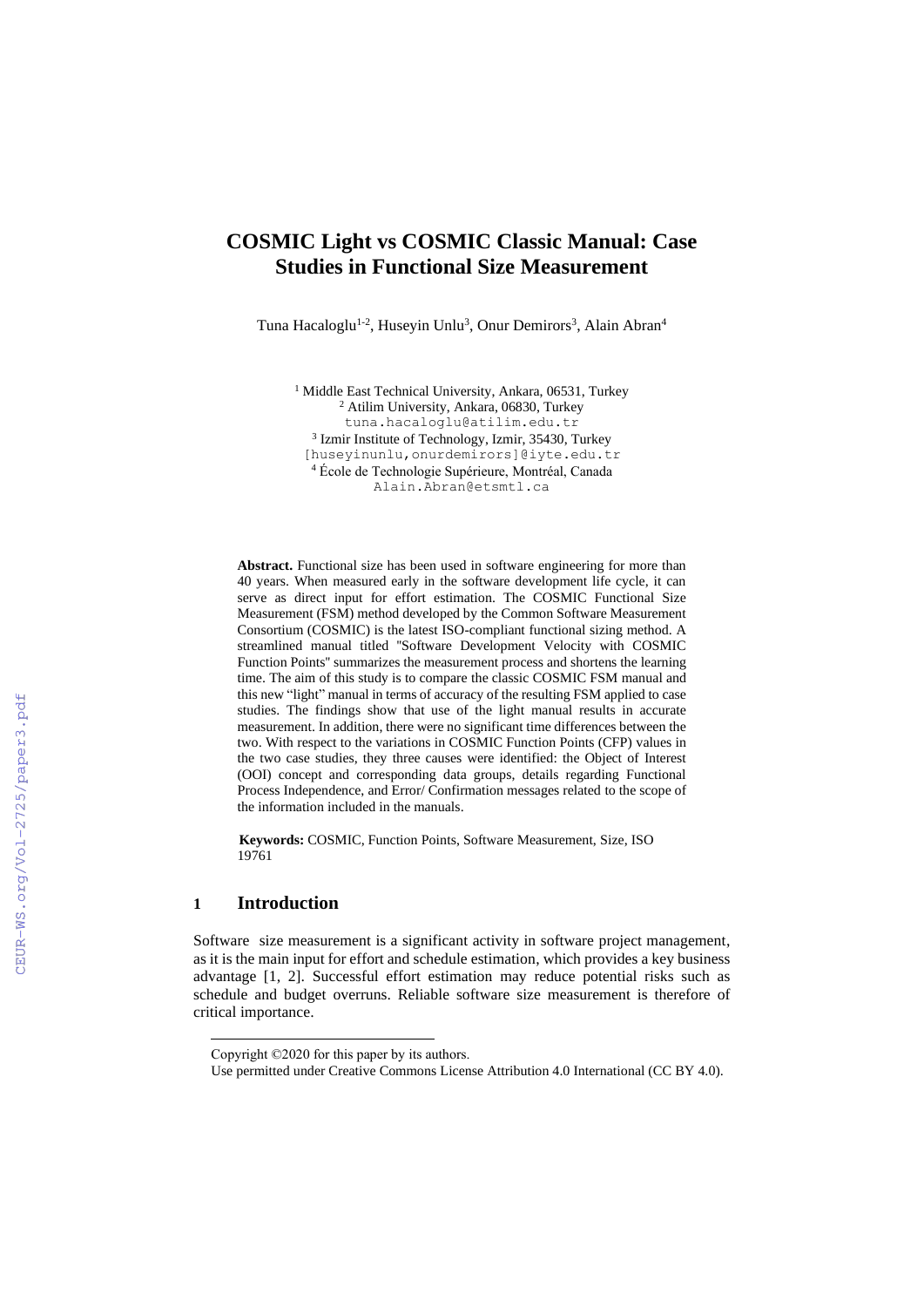Functional size measurement (FSM) has been one of the widely used size measures for more than 40 years [3]. Being based on standardized methods, FSM provides an objective size measurement method for establishing estimation models, internal process improvement, and benchmarking [4–6]. Functional size can also be utilized for keeping track of the project's scope change, establishing an agreement between the supplier and acquirer, and improving the organization's processes by normalizing performance and quality measures [7].

COSMIC [8] is one of the most commonly used [9] FSM methods accepted by ISO [10]. The measurement process of COSMIC is based on calculating data movements, such as Entry  $(E)$ , Exit  $(X)$ , Read  $(R)$  and Write  $(W)$ , in functional processes that are triggered by functional users.

There are various measurement guidelines having varying levels of detail for measuring the size of software in different domains such as business application software [11], real-time software [12], and service-oriented software [13]; some of these are also supported with case studies.

All of these guidelines are based on the "COSMIC Measurement Manual" [8], which provides the rules and definitions in "The COSMIC Implementation Guide for ISO/IEC 19761: 2017" [10] as well as further guidance and examples to help measurers fully understand how to apply the method. However, because it describes the measurement process in detail, this manual, at 115 pages, can be overwhelming for software developers, especially if they are just at the learning stage or have limited time available. Presenting the method in a concise manner could speed up the learning process and encourage its use early on in the estimation process.

Accordingly, Abran [14] has recently published "Software Development Velocity with COSMIC Function Points", which presents a "light" version of COSMIC Function Points (FPs) and can be used to size the software functionality that can be delivered within a given time period. This new manual summarizes the COSMIC Measurement Manual in only 13 pages. Its aim is to facilitate the learning process for software developers being introduced to COSMIC as well as for those already using it. However, regardless which manual is chosen for learning COSMIC, the resulting size measurements must be consistent.

In the literature, only a handful of studies [15, 16] compare the effect of measurers' understanding and assumptions on measurement accuracy. There is no study comparing measurement accuracy resulting from the use of different manuals of the same FSM method.

In light of this situation, the aim of the present study is to explore how using either the official "COSMIC Measurement Manual" (Manual 1) or "Software Development Velocity with COSMIC Function Points" (Manual 2) affects measurement results. It reports on the results of two business application case studies where two projects were measured by two measurers using Manual 1 and Manual 2. We compare the COSMIC Function Points (CFP) values calculated against the effort actually spent, and we discuss the causes of the difference in measurement results. Our findings reveal the strengths and difficulties of each of the two manuals and also suggest possible improvements to both.

The remainder of this paper is structured as follows: Section 2 presents the research methodology and the cases. In Section 3, the results obtained are presented in terms of the calculated CFP values and effort spent, and the cause of the difference in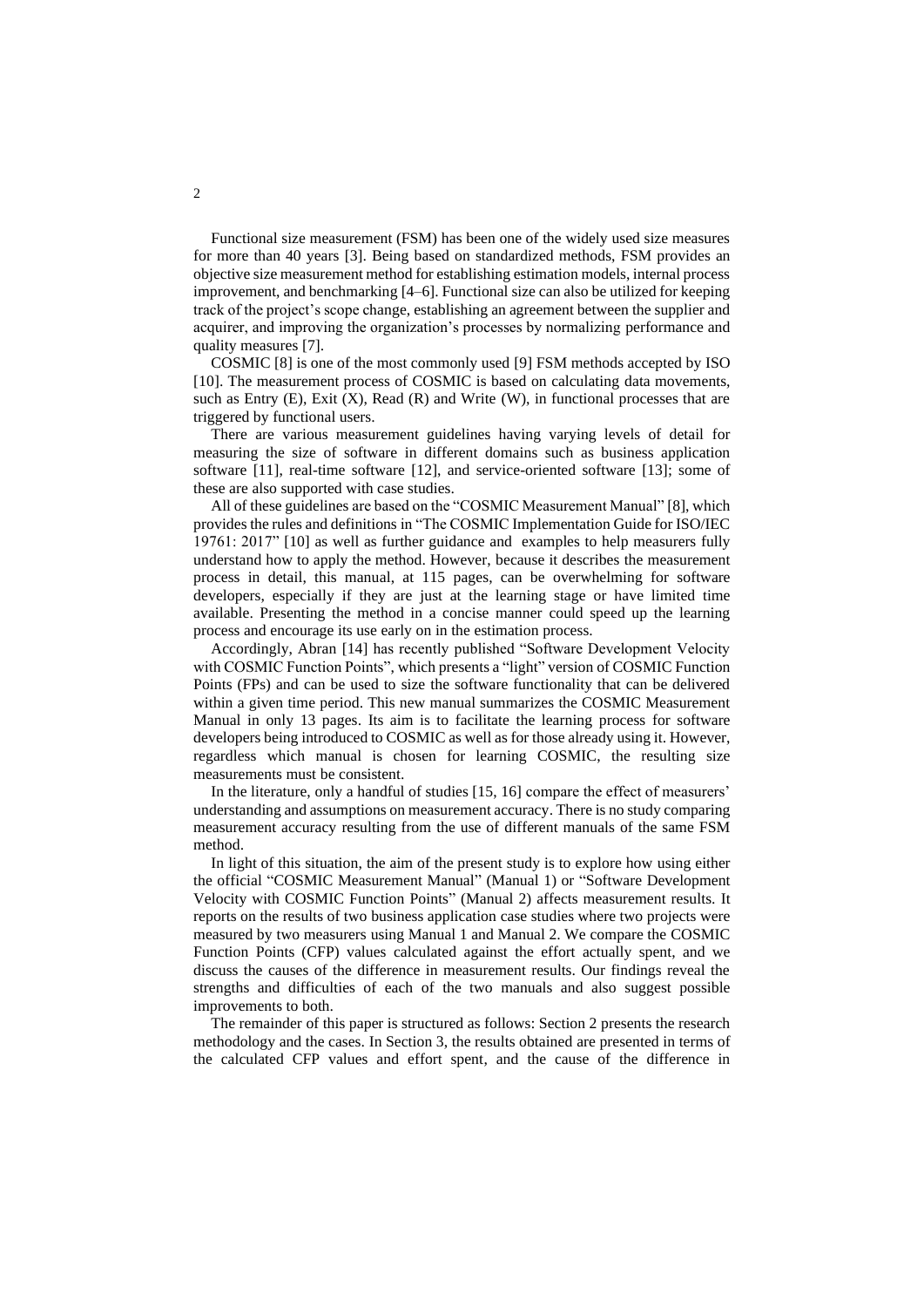measurement results is discussed. Section 4 presents the threats to validity, and finally Section 5 presents the conclusion and possible future work.

## **2 Research Methodology**

The aim of this study is to investigate how using either Manual 1 ("COSMIC Measurement Manual") or Manual 2 ("Software Development Velocity with COSMIC Function Points") affects measurement results. In other words, we wanted to evaluate the effect of two different representations of the measurement procedure on measurement results considering the accuracy of CFP values, the causes for the differences, and the effort spent on the measurement process. To achieve this aim, the case study research method was adopted. The following subsections present the case study details.

#### **2.1 Case Study Design**

To explore the effect of using either Manual 1 or Manual 2 on the measurement results, the following research questions were formulated:

**RQ1.** Is there a difference between CFP values when measuring using Manual 1 versus Manual 2?

**RQ2**. What are the causes of the difference in measurement results?

**RQ3.** How does the effort spent on measurement differ when using Manual 1 versus Manual 2?

**Case Selection Criteria.** In selecting the cases, the first criterion was to selected projects that measurers were not familiar with, in order to ensure the objectivity in the measurement process. We therefore selected cases from two different business application projects. Another criterion was the measurers' ability to understand the project domain; for this reason, we chose a regular business application type of software. The last criterion was the availability of functional requirements documentation at an understandable level of detail for both measurers.

**Data Collection Procedure.** The measurers collected and recorded the CFP values obtained as a result of the measurement, the time (in minutes) spent measuring the functional size of the projects, and the areas where they made assumptions or needed more information to make a judgment within the measurement process.

**Measurement Planning.** The size of each project was to be measured by two measurers: Measurer 1 (M1) has three years of experience with the COSMIC FSM method, and Measurer 2 (M2) has one year. The measurers have not taken the certification exam; however, both have taken a formal COSMIC course and together they have measured more than 20 projects with over 5,000 function points. The measurement process was planned in two stages:

In the first stage, M1 was to measure the functional size of Case 1 using Manual 2, and M2 was to measure it using Manual 1.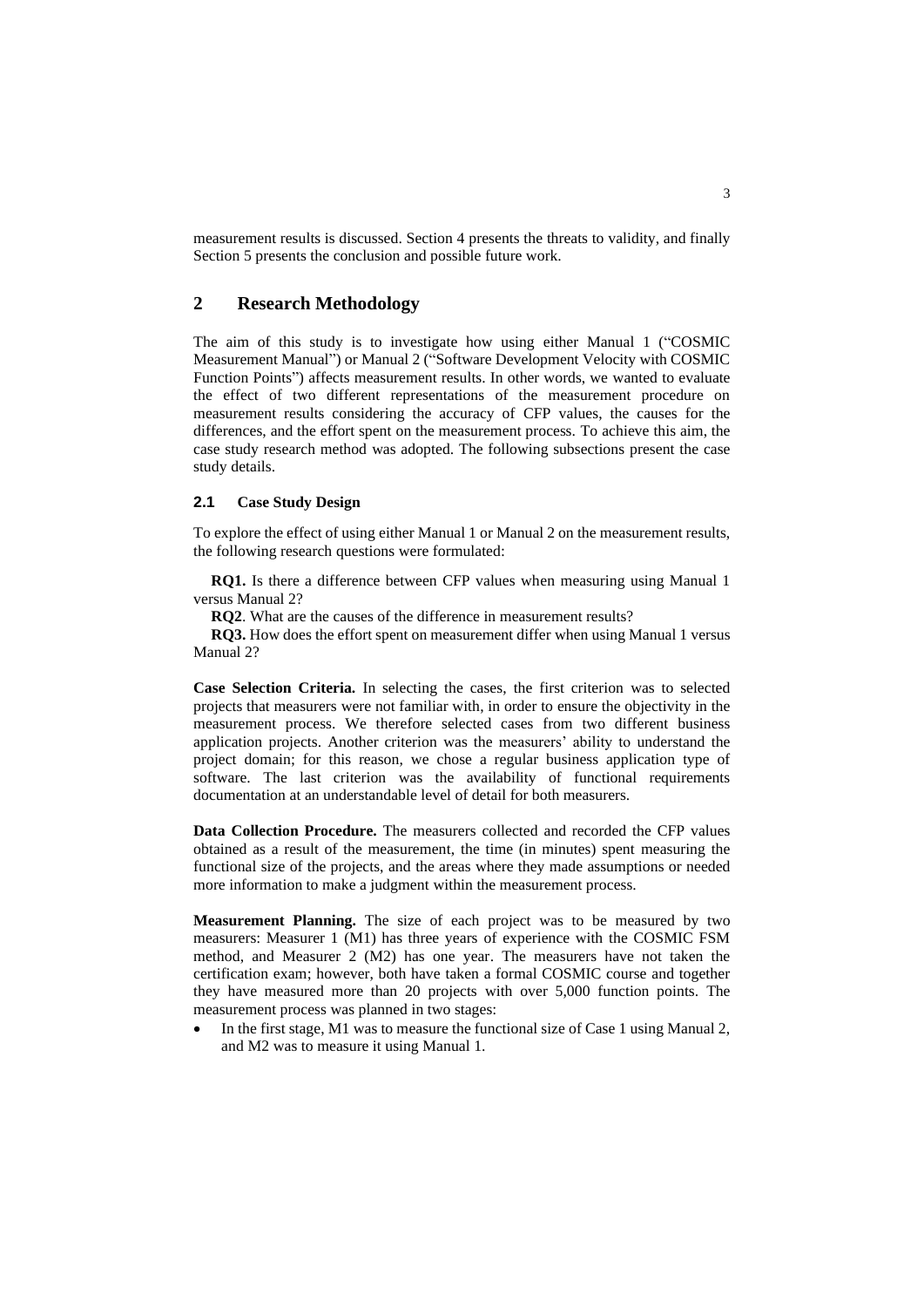In the second stage, the measurers were to perform cross-measuring such that M1 measures Case 1 based on Manual 1, and M2 measures it based on Manual 2.

Next, we planned the same setup for Case 2, but reversed: M1 measures Case 2 based on Manual 2, and M2 measures it based on Manual 1.

On the one hand, each project was measured by each measurer and each of the manuals was used in the measurement process. On the other hand, although both measurers had experience with COSMIC measurement and had already read both manuals, while measuring they would keep to the guidelines of the manual (1 or 2).

Finally, for consistency, measurement of each case wasscheduled to start at the same time by each measurer. The starting and end times of each measurement would also be recorded to calculate the amount of time spent on the measurement.

In addition, the results were discussed by the measurers immediately after the measurements, so all the differences and misunderstandings could be addressed and a consensus reached. The measurement plan is visualized in Figure 1.



**Fig. 1.** Measurement plan with the two case studies

#### **2.2 Description of Cases**

The two case studies selected were from a domain familiar to both measurers. Unfortunately, we cannot share the case details due to privacy concerns.

- Case 1 is a business application software; written in a detailed way similar to a complete Software Requirements Specification (SRS) format, it includes 13 use cases. The documentation included use case descriptions, user interfaces, and an entity-relationship diagram (ERD) in the SRS document.
- Case 2 is also a business application. We selected the software analysis document from a single sprint. In contrast to Case 1, there were no use case descriptions or data models such as an entity-relationship diagram in this sprint documentation. Instead, the functional user requirements (FURs) were written in simple textual descriptions together with screen mock-ups.

#### **2.3 Measuring the Case Studies**

The measurement was performed using the functional user requirements and user interfaces included in the case documents as inputs. Following the measurement plan described in the previous section, the measurement for each case was performed according to the level of detail provided in the selected manual to identify the data movements (Entries, Reads, Writes, and Exits) and add them up to obtain the functional size of the software project. The effort spent was recorded by each measurer during each measurement process.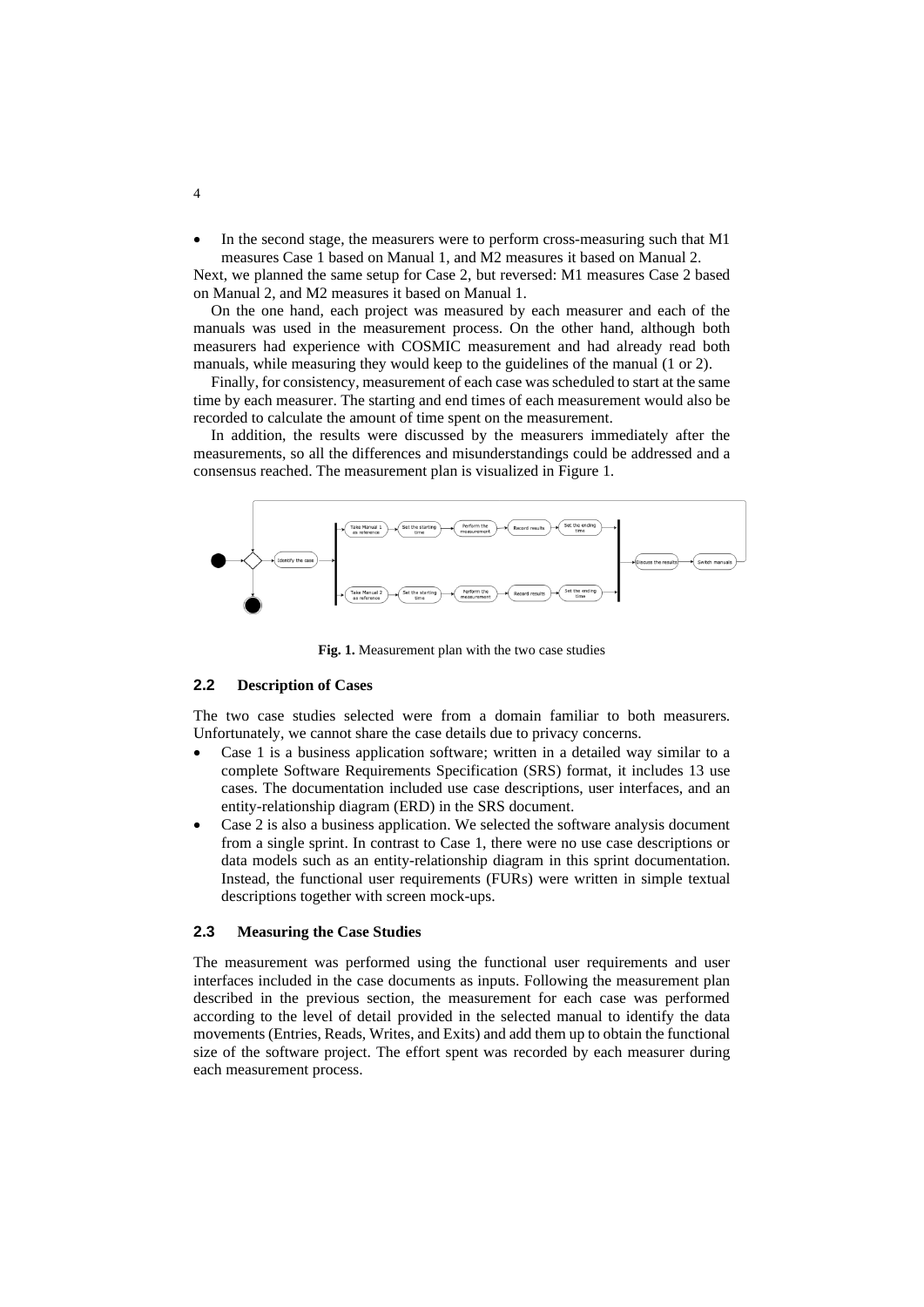Upon completion of each measurement, the results were discussed in terms of effort, measured size, and guidance provided by the manual; this discussion also included an overall evaluation of the functionality of the two manuals. In addition, during these discussions, when an unclear functional user requirement for the measurement had been observed and when both measurers agreed, these were eliminated.

## **3 Results and Discussion**

#### **3.1 General Findings**

The measurement results of each measurer are presented in Table 1 for the two case studies and the measurement manual used. The detailed COSMIC size measurement manual (Manual 1) is the correct size measure. The correctness of the measurement has been verified by an independent measurer. As shown in Table 1, there is no significant difference in terms of the amount of time spent between the two measurers when using different manuals for each of the two cases. Here it is worth repeating that Manual 1 has 5 chapters and 115 pages whereas Manual 2 has 4 chapters and 13 pages. However, even though different manuals—with very different levels of detail—were used, the time spent by the measurers is similar.

**Table 1.** Measurement effort and measured size for each case

| Case   | Measurement effort (minutes) |          | Measured size (CFP) |          |
|--------|------------------------------|----------|---------------------|----------|
|        | Manual 1                     | Manual 2 | Manual 1            | Manual 2 |
|        | (Heavy)                      | (Light)  | (Heavy)             | Light)   |
| Case 1 | 88                           | 93       |                     | 85       |
| Case 2 |                              | 48       | 77                  | 116      |

Interestingly, even though Manual 1 is much more detailed than Manual 2, the measurers who used Manual 1 as the reference completed the measurement in less time in both cases. However, when we look at the functional size values in terms of CFP, in both cases the measurers who used Manual 2 found higher CFP values.

These findings imply that measurers using Manual 2 (i.e., the light version of Manual 1) can:

- perform the measurement; and
- identify more functional size-related items, but it takes more time for this specific study.

One of the reasons for the change in CFP values observed in the measurement results of Case 2 is related to the EXIT data movement. For EXITs, both manuals specify the following rule: "*An Exit accounts for all data manipulation to create the data group attributes to be output and/or to enable the data group to be output (e.g. formatting and presentation manipulations) and to be routed to the intended functional user.*"

However, in Case 2, it can be seen that Measurer 1, using Manual 1, identified more EXIT data movements than Measurer 2, who used Manual 2. This is because in Case 2 there were requirements specifying that the reports displayed on the screen could be exported in Microsoft Excel format. The measurer who used Manual 1 considered this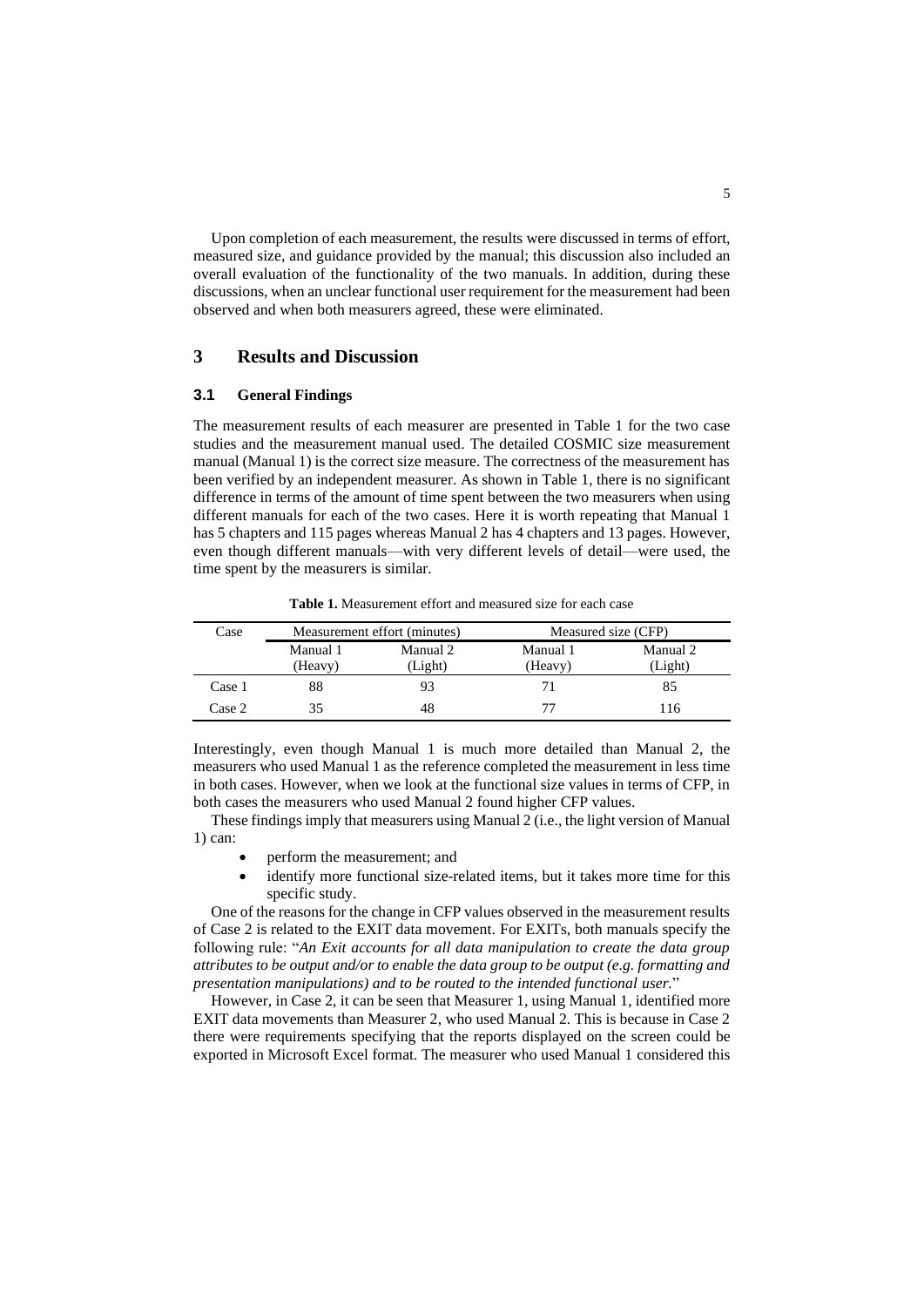extra type of display as another functional process and counted it as an EXIT data movement. Measurer 2, on the other hand, did not define these as new EXITs. Consequently, the authors suggest that this issue needs to be clarified in both manuals.

Apart from these comparisons of CFP values and measurement effort, upon completing the measurements the measurers met to evaluate the measurement process and identify the causes for any variations in CFP values for each requirement in the two case studies. From these discussions, the causes of these variations were classified into three groups with respect to detailed (Manual 1) versus summarized (Manual 2):

- 1) Object of Interest (OOI) concept and data groups
- 2) Functional Process independence, and
- 3) Error/Confirmation messages.

#### **3.2 Variation in CFP Values Related to OOI and Data Groups**

Object of Interest (OOI) is an important concept in the COSMIC FSM method, where a data movement can only be taken into account when it conveys a data group belonging to the same OOI. This concept is described in detail in Manual 1, which also refers to the Guideline for Sizing Business Application Software [11], which includes a special section encouraging measurers to use different data analysis methods such as Entity-Relationship Analysis, Relational Data Analysis, and UML Class Diagram to identify OOI. However, OOI is not mentioned in Manual 2. Moreover, identification of persistent and transient data groups used to define OOI are described in Manual 1 but are not mentioned in Manual 2. For this reason, when measuring Case 2, Measurer 1 paid special attention to the OOI concept and found more data movements while Measurer 2, who performed the measurement using Manual 2, did not consider this concept.

In addition:

- In Case 2, one of the functional user requirements refers to a search by a filtering feature: Measurer 2, using Manual 2, added an extra CFP for each filtering feature, although it is an attribute of the same OOI. This led to greater CFP values for the Case 2 measurement based on Manual 2.
- In Case 1, data analysis in the form of ERD in the requirements document helped Measurer 1 to identify the data groups without considering OOI.

#### **3.3 Variation in CFP Values Related to Functional Process Independence**

Another important component of COSMIC FSM is the Functional Process. Manual 1 gives a detailed definition of the Functional Process while Manual 2 offers only a short description. More specifically, in Manual 1, under the functional process identification section, "Independence of functional processes" is explained in detail whereas this detail is not mentioned in Manual 2.

 Manual 1, states that "*… in the COSMIC method (as in all other FSM Methods) each functional process is defined, modeled and measured independently of, i.e. without reference to, any other functional process in the same software being measured...".* In addition, Manual 1 further specifies that "*when a statement of a FUR is implemented in software, any "functional commonality" may or may not be developed as reusable*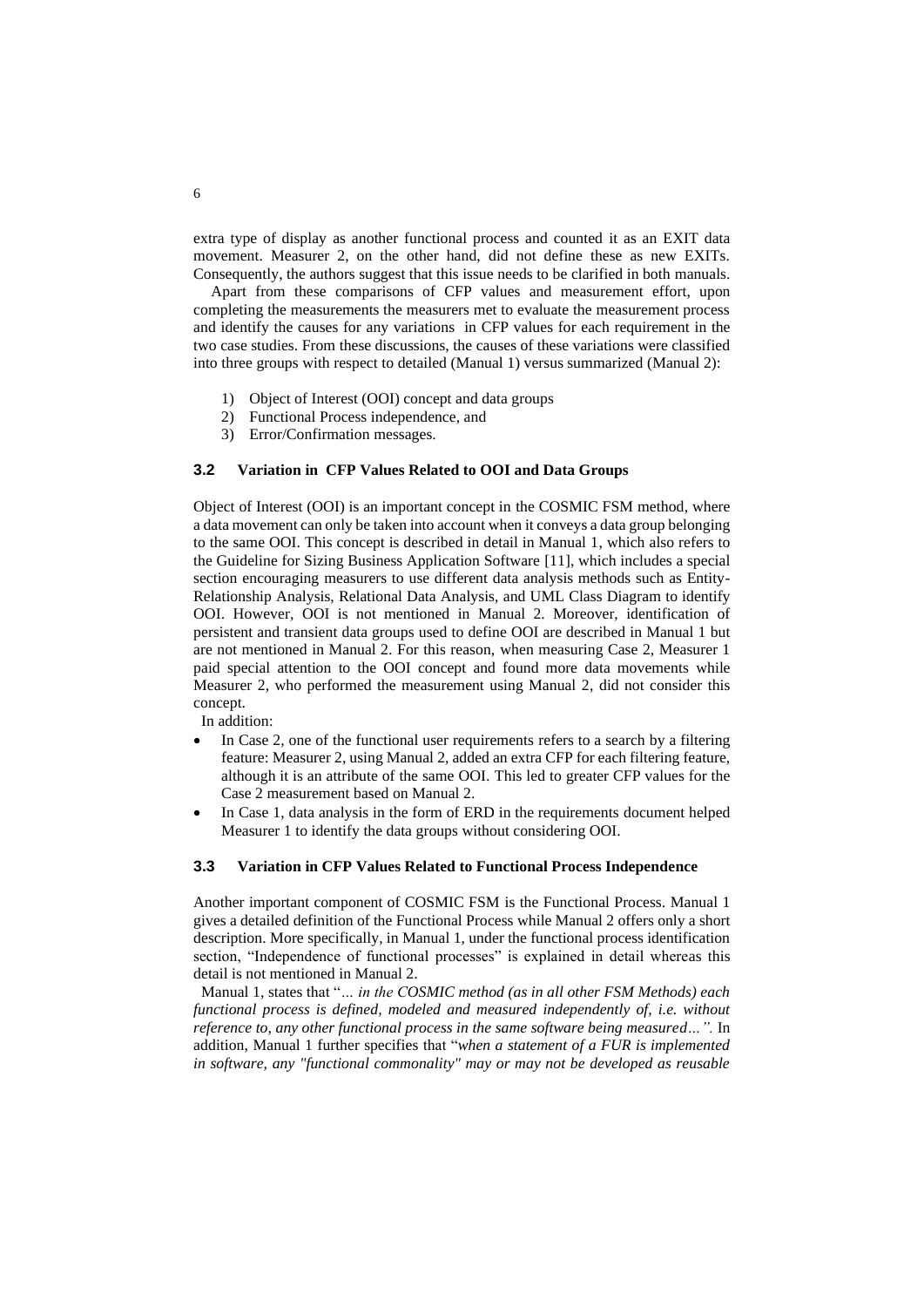*software. All implementation decisions including the extent of actual or potential software reuse must be ignored when measuring functional size.* 

The following observations apply to Case 2, where functional similarities had been observed:

- Complying with the guidance information given in Manual 1, Measurer 1 included the functional similarities in his CFP calculation.
- Since this detail is not mentioned in Manual 2, Measurer 2 eliminated the functional similarities in the functional size measurement.

#### **3.4 Variations in CFP Values Related to Error/ Confirmation Messages**

Manual 1 includes detailed guidance on error/ confirmation Messages, whereas in Manual 2 this is only briefly presented under the EXIT type data movement-related description.

 More specifically, Manual 1 [8] states that "*If the FUR of the functional process does not require any type of error/confirmation message to be issued, do not identify any corresponding Exit*". Therefore, in Case 2, which did not have a FUR specifying the information related to system behavior regarding error or confirmation messages:

- Measurer 1, by referring to Manual 1, did not identify or count any related data movement.
- Measurer 2 made an assumption and included the error/ confirmation messages in the measurement process.

This lack of detail regarding error/ confirmation messages in Manual 2 causes inconsistencies in the measurement. For better measurement consistency, this information could also be added to Manual 2.

On the other hand, in Case 1, the system behavior regarding error or confirmation messages was specified in use case descriptions. Thus, there were no major inconsistencies in Case 1 regarding error or confirmation messages.

#### **3.5 Other Comments Regarding Measurement**

During the case studies, some problems already stated in the literature were also observed, such as the importance of the quality of requirements documents [17–19], difficulty identifying OOIs [14] due to the lack of data modeling [20] or errors in the data model (in Case 1), and challenges due to individual assumptions and understandings [15]. For example:

- Even though both measurers were consistent within their own measurements, their understanding of the Manuals may have differed: for instance, one of the measurers defined different EXITs for each of the confirmations and errors throughout the measurement whereas the other one counted them as pairs.
- The lack of data models and the paucity of information regarding requirements caused a challenge for Case 2: there was a combo box, but whether it retrieved its content from persistent storage or not was not specified in the requirements document. For this reason, the number of OOIs and the type of data movement involved were not clear. In addition, even though the Guideline for Sizing Business Application Softwar[e \[11\]](https://www.zotero.org/google-docs/?tUNrYo) specifies details related to combo boxes, neither Manual 1 or Manual 2 includes such detail.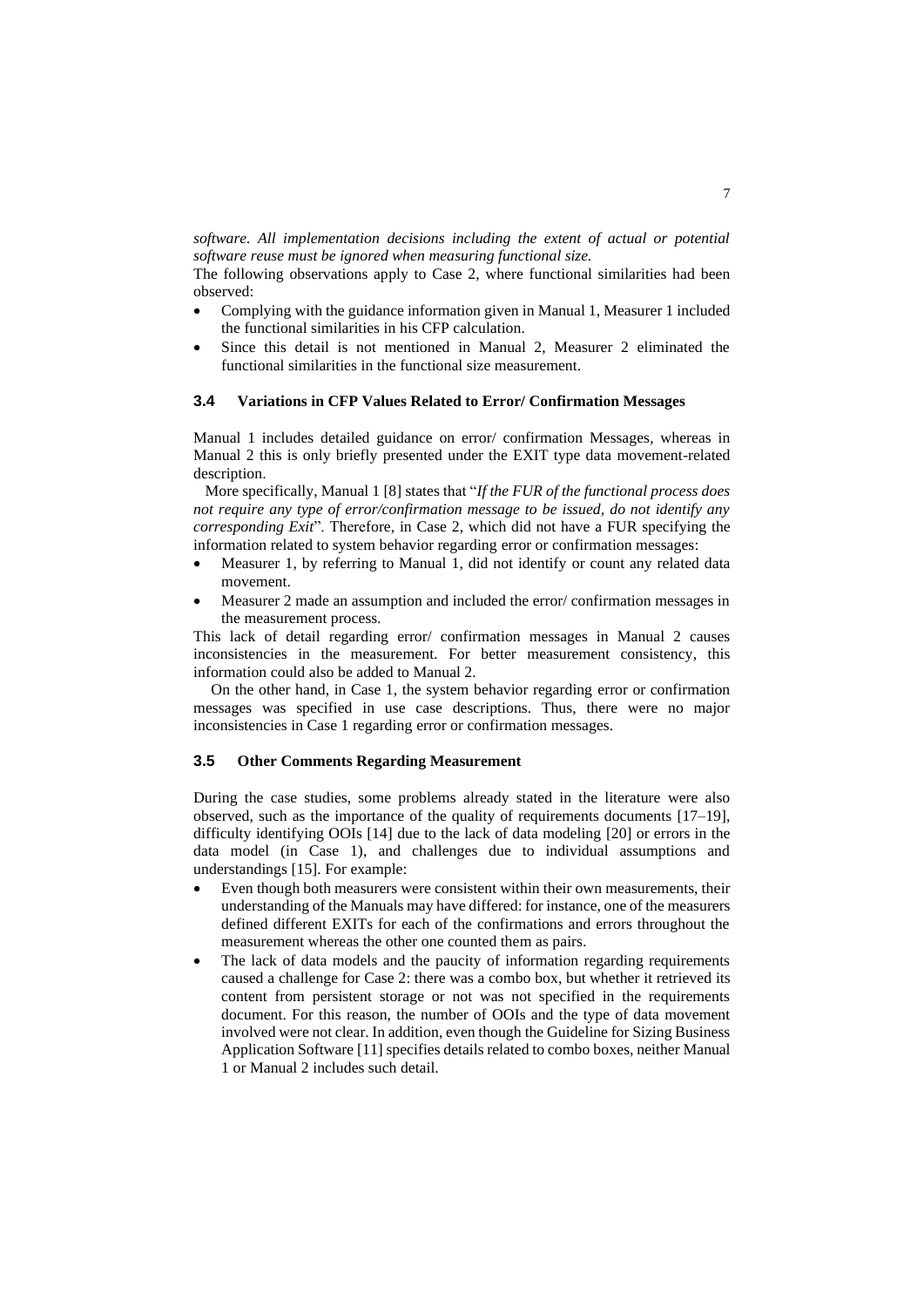## **4 Threats to Validity**

One of the validity threats can be related to measurer experience. Measurer 1 had three years of COSMIC experience while Measurer 2 had only one. They have not taken the certification exam; however, both have taken a formal COSMIC course and together they have measured more than 20 projects with over 5,000 function points. To overcome the difference in measurer experience that could have changed the calculated CFP values and the measurement effort, cross-measurement was used: Each measurer measured one case based on Manual 1 and the other based on Manual 2. At the end of each case, the measurement results were discussed, and if there was a functional user requirement that was unclear to the measurers, it was eliminated. In addition, all measurements were verified by an established COSMIC measurer.

Another threat to validity is that both measurers had previous COSMIC knowledge and had previously measured different projects using Manual 1; this can affect the Manual 2 measurement results. To overcome the effect of Manual 1, measurers only applied the rules in Manual 2 for the measurements based on that manual: for instance, "object of interest" is not explained in Manual 2 and measurers did not consider this term in their measurements.

Our research methodology is clearly given in Section 3, and if another researcher replicates this study, then the same procedures can be applied.

### **5 Conclusion and Future Work**

This study presented an experiment to explore the impact on measurement of using two distinct versions of the COSMIC FSM method [8, 14].

 A major finding is that, when using Manual 2 as the reference, the measurers identified more data movements – e.g., higher CFP values. Therefore, it can be concluded that even though Manual 2 is the light version of Manual 1, it is still capable of yielding good measurement results.

 Analysis of the detailed measurement results obtained while using these two different manuals identified that the measurement differences came from three measurable concepts--Object of Interest (OOI) concept and corresponding data groups, Functional process independence, and Error/Confirmation messages--in particular when the quality and completeness of the project documentation varied. The authors suggest the incorporation of details related to these concepts into Manual 2.

 When the effort spent on measurement while using Manual 1 and Manual 2 was compared, no significant difference was noticeable. However, in both case studies, it took slightly more time to complete the measurement using Manual 2.

Manual 2, the light version of the COSMIC FSM method, is intended to facilitate and speed up the learning process for newcomers to the COSMIC method. Future work is needed to assess the usability and learnability of both manuals; for example, another experiment could be conducted with newcomers to the COSMIC FSM methods trained using either Manual 1 or Manual 2. In this way, both the learning time and the measurement results could be compared. In addition, effort estimation models could be developed and the effectiveness of each manual could be compared on the basis of the results they provide in terms of effort estimation. Future studies on questions such as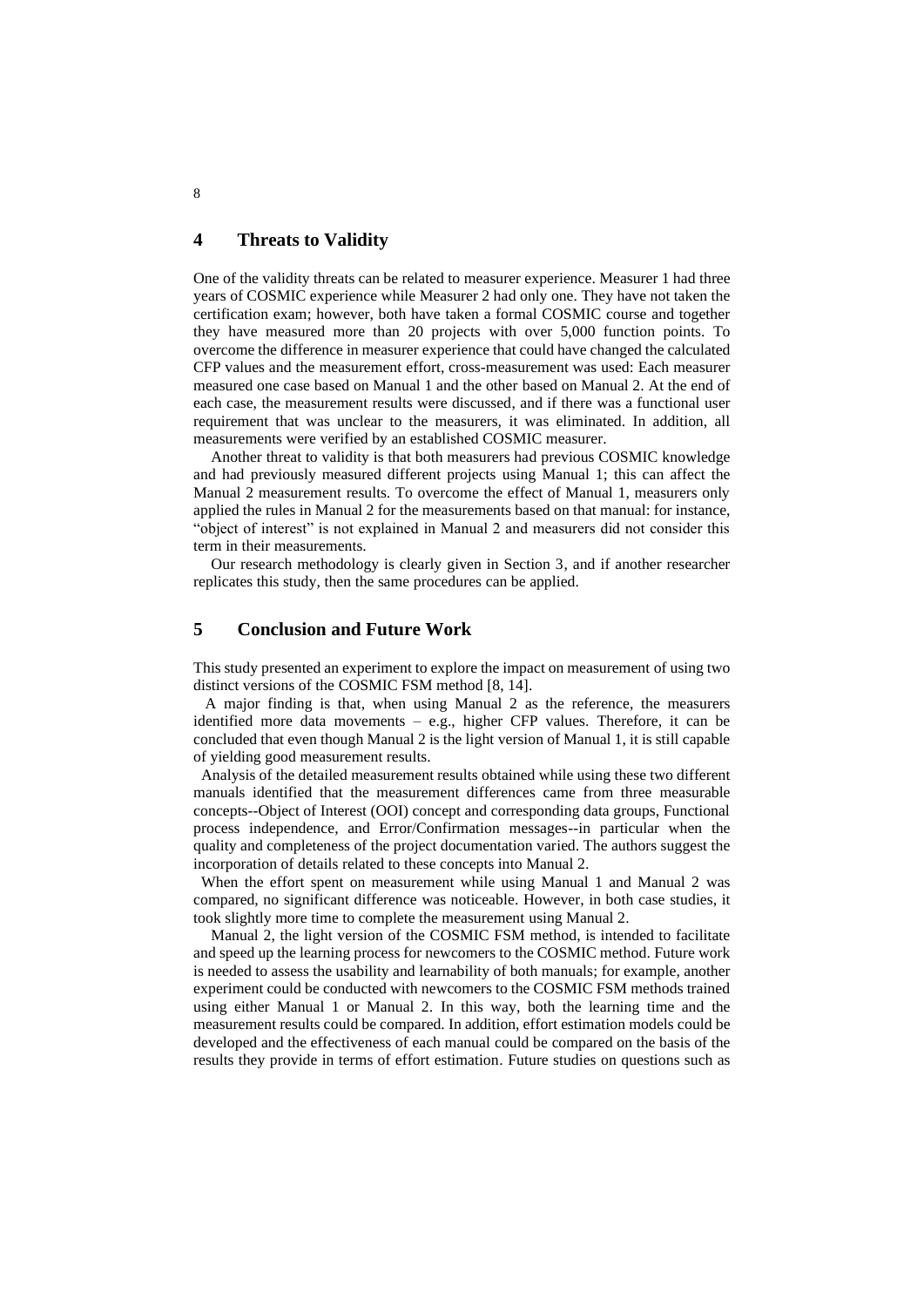"Would it be useful/essential to go through the 115 pages of Manual 1 when the recommended minor additions to Manual 2 would also be valuable."

## **References**

- 1. Salmanoğlu, M., Öztürk, K., Bağrıyanık, S., Ungan, E., Demirörs, O.: Benefits and challenges of measuring software size: early results in a large organization. Presented at the 25th International Workshop on Software Measurement and 10th International Conference on Software Process and Product Measurement, IWSM-Mensura (2015).
- 2. Abran, A.: Software project estimation: the fundamentals for providing high quality information to decision makers. John Wiley & Sons (2015).
- 3. Albrecht, A.J.: Measuring application development productivity. Presented at the Proc. Joint Share, Guide, and IBM Application Development Symposium, 1979 (1979).
- 4. Abran, A., Desharnais, J.-M., Zarour, M., Demirörs, O.: Productivity-based software estimation models and process improvement: an empirical study. Int J Adv Softw. 8, 103– 114 (2015).
- 5. Commeyne, C., Abran, A., Djouab, R.: Effort estimation with story points and cosmic function points-an industry case study. Softw. Meas. News. 21, 25–36 (2016).
- 6. Trudel, S., Buglione, L.: Guideline for sizing Agile projects with COSMIC. Presented at the Proceedings of International Workshop on Software Measurement (2010).
- 7. Ozkan, B., Turetken, O., Demirors, O.: Software functional size: For cost estimation and more. In: European Conference on Software Process Improvement. pp. 59–69. Springer (2008).
- 8. COSMIC Measurement Manual Version 4.0.2. The Common Software Measurement International Consortium (2017).
- 9. Abran, A.: Automating Functional Size Measurement–a Survey. Presented at the UKSMA/COSMIC Conference 2011-22nd Annual conference on Metrics and Estimating: hosted in collaboration with COSMIC (2011).
- 10. ISO/IEC 19761:2017 Software Engineering COSMIC: A Functional Size Measurement Method. International Organization for Standardization (2017).
- 11. Guideline for Sizing Business Application Software. The Common Software Measurement International Consortium (2017).
- 12. Guideline for Sizing Real-time Software. The Common Software Measurement International Consortium (2015).
- 13. Guideline for Sizing Service-Oriented Architecture Software. The Common Software Measurement International Consortium (2015).
- 14. Abran, A.: Software Development Velocity with COSMIC Function Points. The Common Software Measurement International Consortium (2019).
- 15. Top, O.O., Demirors, O., Ozkan, B.: Reliability of COSMIC functional size measurement results: A multiple case study on industry cases. Presented at the 2009 35th Euromicro Conference on Software Engineering and Advanced Applications (2009).
- 16. Turetken, O., Top, O.O., Ozkan, B., Demirors, O.: The impact of individual assumptions on functional size measurement. In: Software Process and Product Measurement. pp. 155–169. Springer (2008).
- 17. Trudel, S., Abran, A.: Functional Size Measurement Quality Challenges for Inexperienced Measurers. In: Abran, A., Braungarten, R., Dumke, R.R., Cuadrado-Gallego, J.J., and Brunekreef, J. (eds.) Software Process and Product Measurement. pp. 157–169. Springer, Berlin, Heidelberg (2009). https://doi.org/10.1007/978-3-642-05415-0\_12.
- 18. Desharnais, J., Buglione, L., Kocaturk, B.: Improving Agile Software Projects Planning Using the COSMIC Method. Presented at the workshop on Managing Client Value Creation Process in Agile Projects (Torre Cane, Italy (2011).